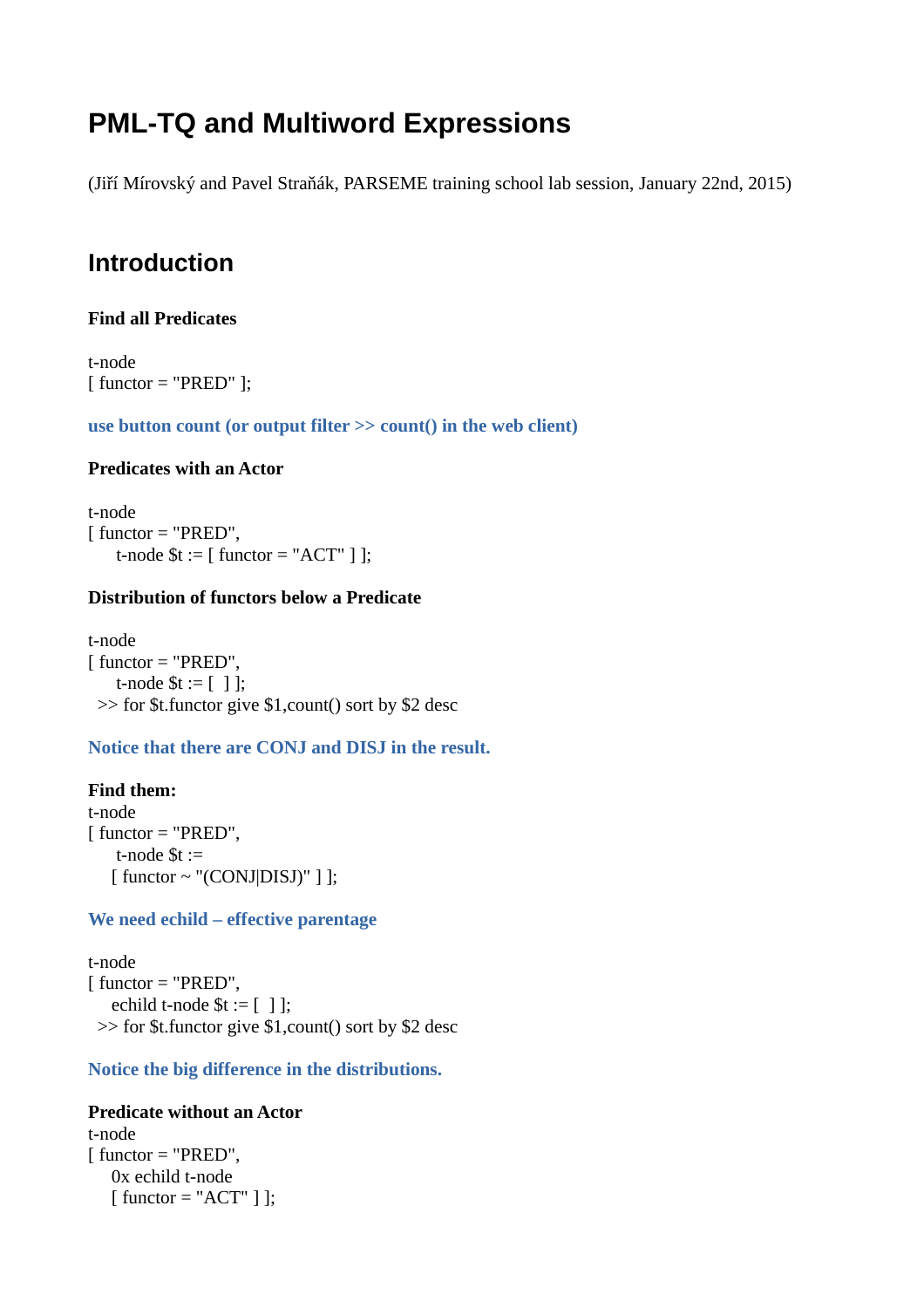# **Lists and counts of inner participants of verbs**

t-node \$p :=  $\int$  gram/sempos = "v", echild t-node \$c := [ functor in {"ACT", "PAT", "ADDR", "EFF", "ORIG"} ] ]; >> for \$p.id,\$c.functor give \$1,\$2 >> give distinct \$1,concat(\$2, ' ' over \$1 sort by \$2) >> for \$2 give \$1,count() sort by \$2 desc

# **CPHR, DPHR, is\_name\_of\_person**

# **Find all CPHRs**

t-node  $[$  functor = "CPHR"  $]$ 

### **+ button count + >> count()**

**But in how many trees?**

### **More options:**

t-root [ 1+x descendant t-node  $\lceil$  functor = "CPHR"  $\rceil$  ); >> count()

### **or**

t-root  $\text{Sr} :=$ [ descendant t-node  $[$  functor = "CPHR"  $]$  ]; >> give distinct \$r.id >> give count()

### **DPHR that is not a leaf**

t-node  $[$  functor = "DPHR", sons $()$ != 0 ];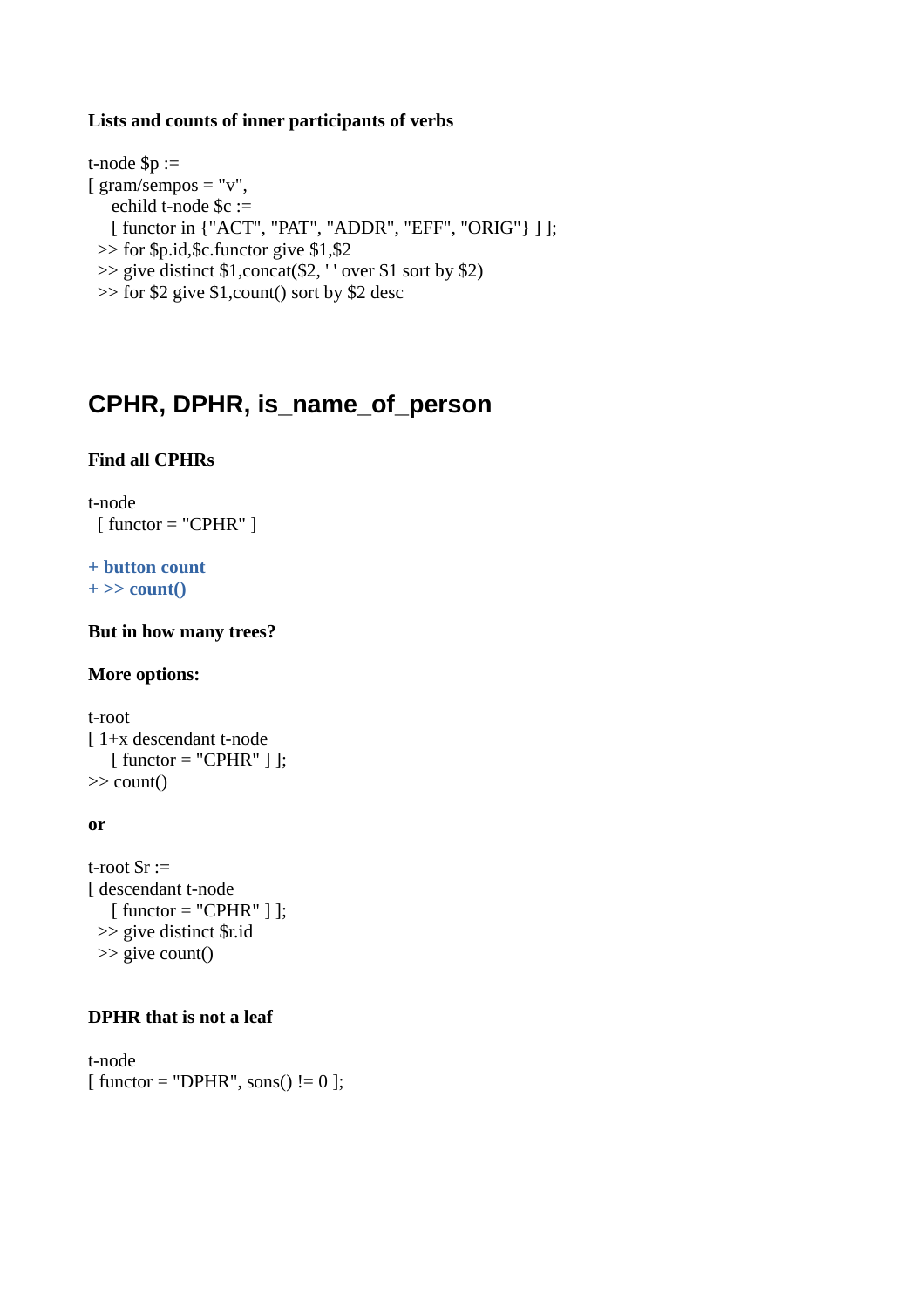# **DPHR not dependant on a verb**

## **Several options, e.g.**:

```
t-node 
[ gram/sempos != "v",
    echild t-node 
    [ functor = "DPHR" ] ];
```
# **or**

```
t-node 
[ functor = "DPHR",
     0x eparent t-node 
    \lceil \frac{gamma}{\text{sem}}/ \text{sempos} = "v" \rceil ];
```
# **... if you want to list the cases** – **possible only with the first option:**

```
t-node t :=[ gram/sempos != "v",
    echild t-node $s := 
    [ functor = "DPHR" ] ];
 \gg for $t.t_lemma,$s.t_lemma give $1,$2,count() sort by $3 desc
```
# **Give a list of a governing word + DPHR, and the sentences**

```
t-root 
[ descendant t-node $p := 
    [ echild t-node $c := 
      [ functor = "DPHR" ]],
    atree.rf a-root $r := 
   \lceil +descendant a-node $a := \lceil \rceil \rceil ;
  >> for $r.id,$p.t_lemma,$c.t_lemma,$a.m/form,$a.ord give $1,$2,$3,$4,$5
  >> give distinct $2,$3,concat($4, ' ' over $1 sort by $5)
```
# **MWE**

# **Find all t-nodes in all mwes**

```
t-root 
[ member mwes 
    [ tnode.rfs t-node [ ] ] ];
```
### **+ count their types**

```
t-root 
[ member mwes $m := 
   [ tnode.rfs t-node [ ] ] ];
>> for $m.type give $1, count()
```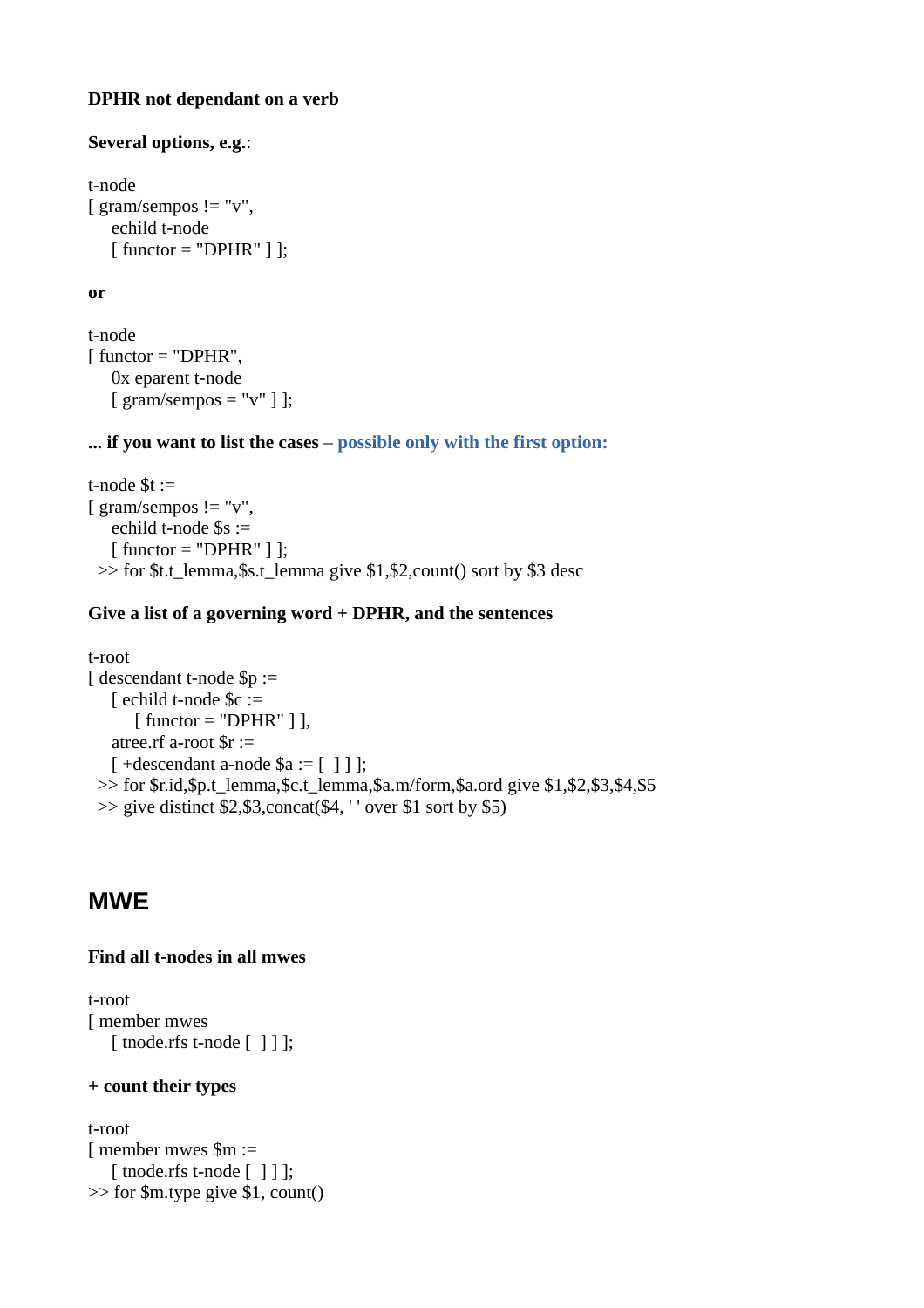### **But it counts number of t-nodes in the respective types of mwes.**

### **If we only want counts of mwes, this is enough:**

t-root [ member mwes \$m :=  $[ \ ]$ : >> for \$m.type give \$1, count()

#### **Find all t-nodes in mwes of type location**

t-root [ member mwes [ type = "location", tnode.rfs t-node [ ] ] ];

### **Find the first node in the depth-first-order in mwes of type location**

t-root [ member mwes [ type = "location", 0x tnode.rfs t-node [ depth-first-precedes \$n3 ], tnode.rfs t-node  $\$n3 := [ ] ]$  ];

### **Counts of mwes in individual trees**

t-root  $\text{Sr} :=$ [ member mwes [ ] ]; >> for \$r.id give count()

### **the same should work for \$r in the output filter** – **but a different order of results.**

 $+$  >> $max()$ + >>avg() **- but notice that trees without mwes are not counted**

### **in how many trees are given numbers of mwes:**

+ >> for \$1 give \$1,count() sort by \$2 desc

### **(it is the same for \$r.id and \$r)**

# **if we do not want to see rare cases (with number of occurences less than 5)**

 $+ >>$  filter \$2 > = 5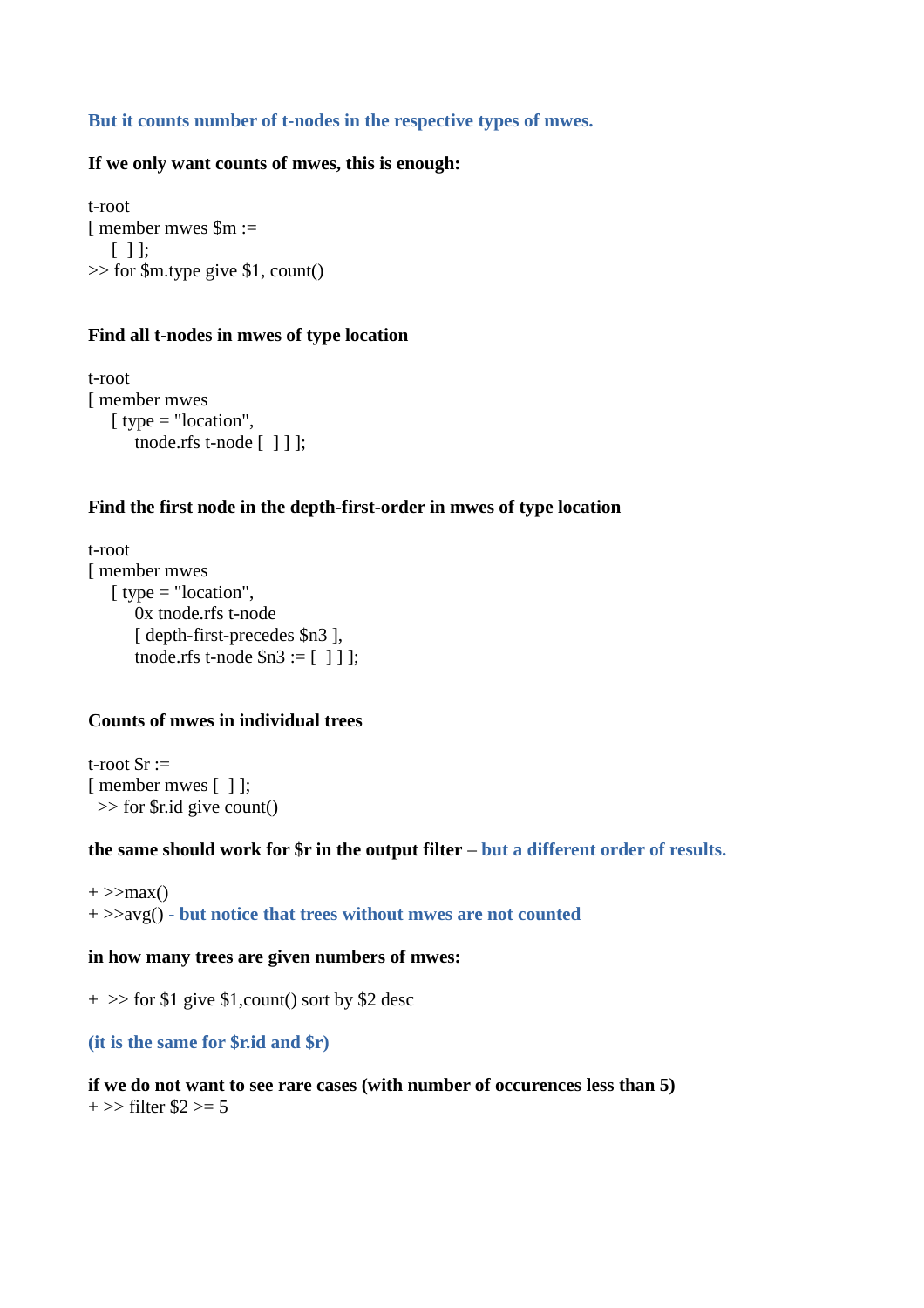# **Give a list of all mwes (as they appear in the sentence)**

t-root [ member mwes \$m := [ tnode.rfs t-node  $[a/lex.rf]a/aux.rf a-node $a := [ ] ] ]$ ; >> give distinct concat(\$a.m/form, ' ' over \$m sort by \$a.ord)

# **Find all DPHRs that are not parts of mwe – does not work because of bug in 0x member**

t-node \$n :=  $[$  functor = "DPHR", same-tree-as t-root [ 0x member mwes [ tnode.rfs \$n ] ] ];

**But works this way: instead of saying that in the given t-root, there is no member mwes from which a link would go to the given t-node, we can say that in the tree is no t-root in which there is a mwe from which a link goes to the given t-node – and this is inrepreted correctly.**

```
t-node $n3 := 
[ functor = "DPHR".
    0x same-tree-as t-root 
    [ member mwes 
      [ tnode.rfs $n3 ] ] ];
```
# **Find errors in is\_name\_of\_person vs. mwe type person**

# **Find nodes with is\_name\_of\_person that are not a part of mwe of type person:**

```
t-node \text{\$n3} :=[ is_name_of_person = "1",
    0x same-tree-as t-root 
    [ member mwes 
      [ type = "person", tnode.rfs $n3 ] ];
```
### **Finds e.g. companies that have the owner's name in their name.**

**The other way** (t-nodes that are part of mwe of type person but do not have is name of person:

```
t-root 
[ member mwes 
    [ type = "person", tnode.rfs t-node 
      [ ! is name of person = "1" ] ] ];
```
**Finds e.g. Ing. Vladimír Duda**